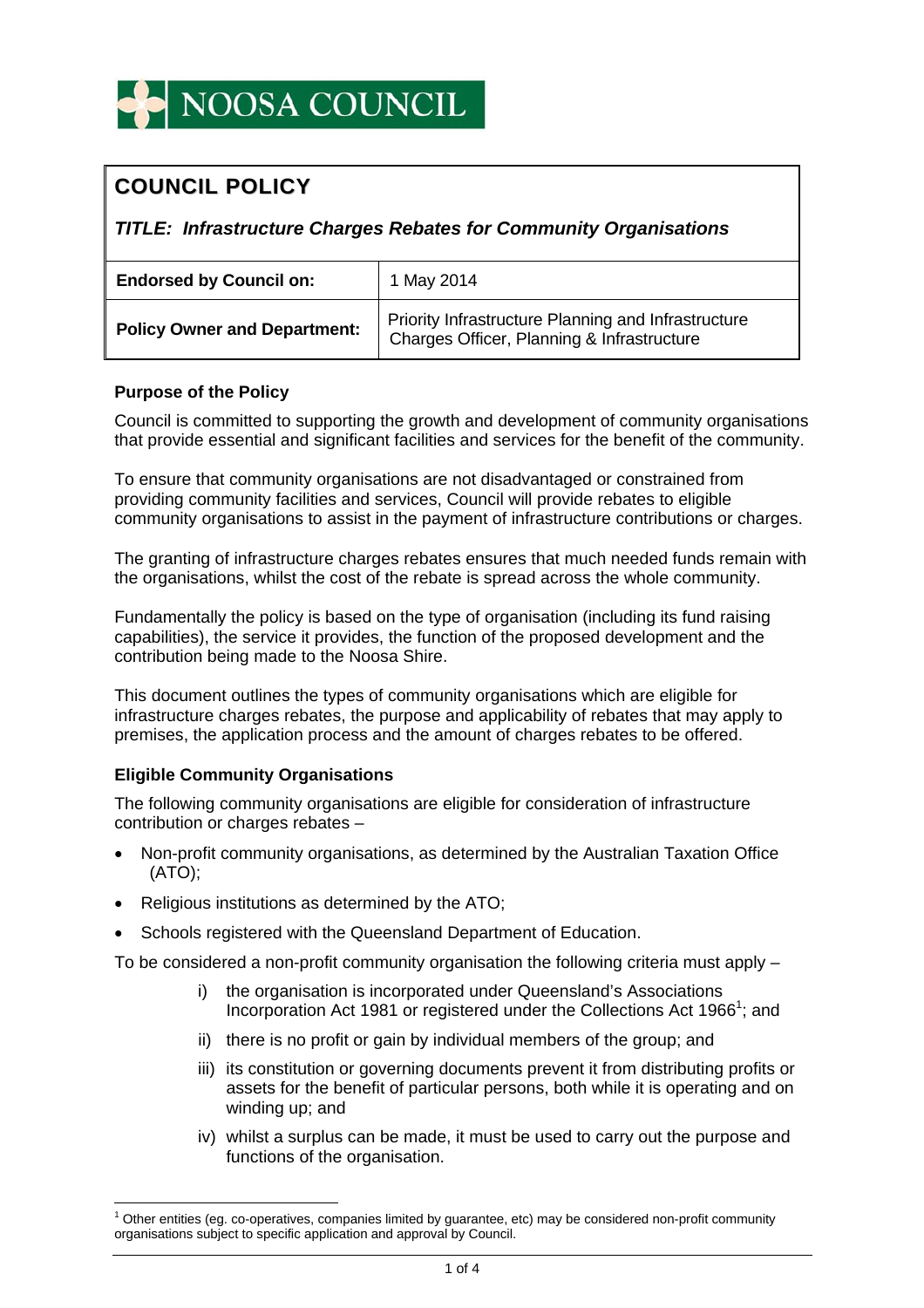Non-profit community organisations have been classified into the following categories.

## **Community-based Organisations**

An incorporated body that either wholly or in part relies on membership fees, hall rental charges, fundraising activities or government grants for its financial existence. These organisations do not have any liquor or gaming licence. Examples include welfare organisations, cultural organisations, indigenous organisations, environmental organisations, rescue organisations, scouts and guides, youth organisations, senior citizens clubs, public halls.

## **Charitable Organisations (non-profit and volunteer)**

A non-profit organisation, set up to undertake community activities, which receives funding from government grants and charges to recipients or customers, but which relies mainly on unpaid volunteer labour. Some paid workers may be involved. These organisations do not have any liquor or gaming licence. Examples include Meals on Wheels, Endeavour Foundation, Lifeline, St Vincent De Paul, Salvation Army.

## **Charitable Organisations (non-profit)**

A non-profit organisation set up to undertake community activities which receives funding by way of charges to recipients or from government grants, but which mainly relies on paid labour. These organisations do not have any liquor or gaming licence. Examples include aged persons' homes, Red Cross.

## **Sporting or Recreation Organisations (non-profit and volunteer)**

An incorporated body that is constituted to undertake a sporting activity and primarily relies on membership fees, games fees, fundraising activities, but which depends mainly on unpaid volunteer labour. This type of club may use a restricted liquor licence. Examples include junior and senior sports clubs, pony clubs.

#### **Community, Sporting or Recreation Organisations (non-profit and gaming or liquor licence)**

A sporting club or community organisation that undertakes sporting or community activity open to membership that has full bar trading, meals and gaming facilities and relies primarily on paid labour. Examples include Tewantin RSL, Tewantin Noosa Bowls Club.

#### **Lifesaving Clubs**

An incorporated club affiliated with the Queensland Surf Lifesaving Association or Royal Lifesaving Society Queensland that undertakes active lifesaving operations.

#### **Purpose and Applicability of Rebates**

The rebate system is primarily based on the philosophy that organisations that construct new or expanded community service, sporting or recreational facilities should receive a full rebate of the infrastructure contributions or charges.

However, the rebate system also takes into account that some developments also have access to other Government grants or subsidies (e.g. Federal or State Government education grants).

Some community, sporting or recreational (not-for-profit) organisations also provide facilities of a commercial nature (e.g. sporting clubs, surf lifesaving clubs or RSL clubs that have full bar trading, meals and poker machine facilities). Infrastructure charges rebates will not apply to the commercial component of such organisations as these elements need not be subsidised by the community.

Infrastructure charges rebates will apply for eligible community organisations that are located on land owned or controlled by Council, owned or controlled by the Queensland or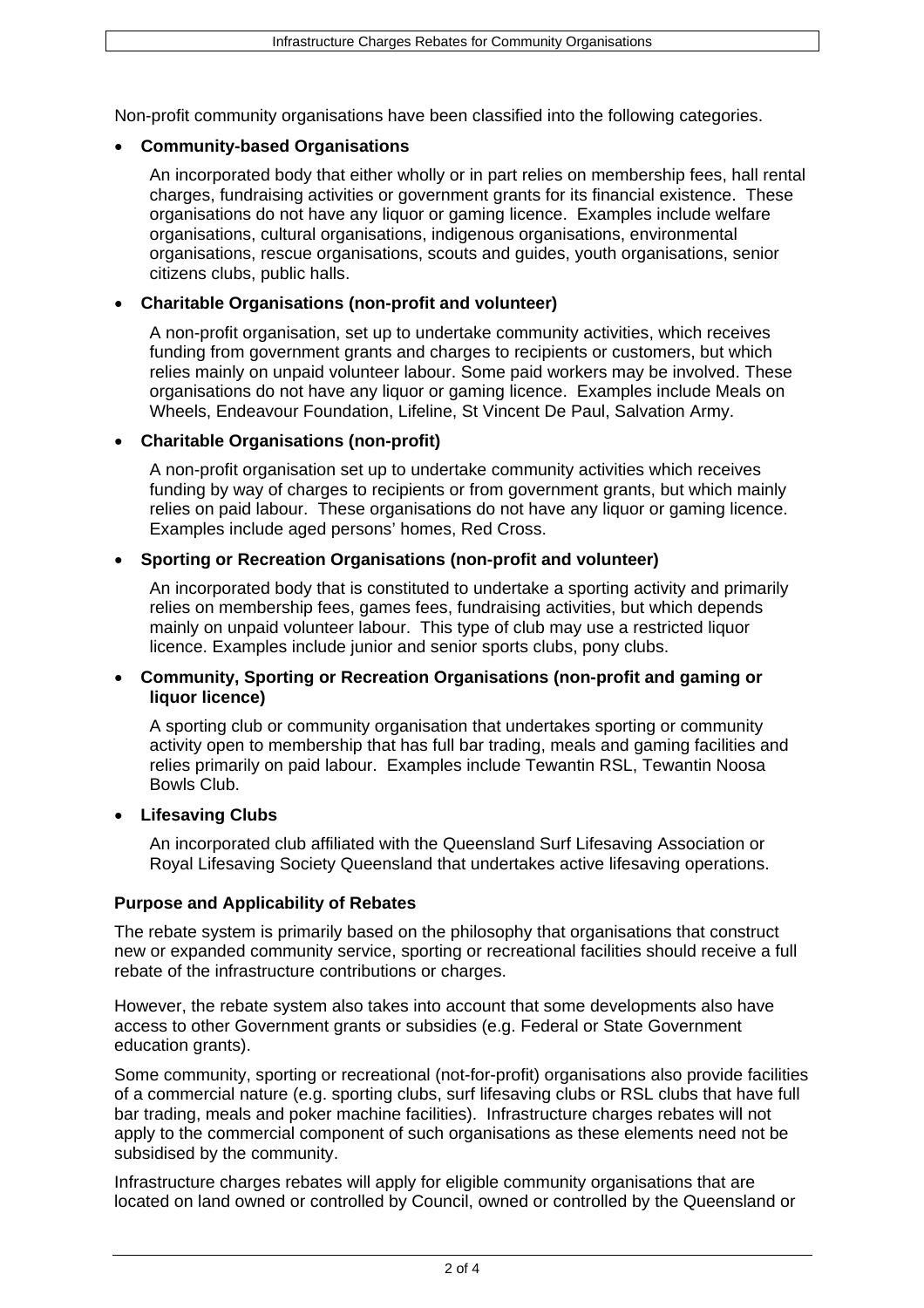Australian Government, held in trust by the community organisation or owned in freehold by the community organisation.

It should be noted that an infrastructure charges rebate for premises is not transferable. Therefore an infrastructure charges rebate will not apply for any relocation to new premises if a rebate for the existing premises has already been granted by Council.

For leased premises, rather than an infrastructure charges rebate, the amount of the contribution or charge (or part thereof) will remain an 'unfulfilled' debt on the land that will be cancelled with revocation of the relevant development permit upon expiry of the lease.

Infrastructure charges will not be rebated where the purpose of the development is to raise funds by the sale of land or for normal independent living residential developments.

## **Applications**

Council may, at the request of a non-profit community organisation, give a rebate for infrastructure charges. The request must be made at the time the development application is submitted. The request must provide sufficient details and other particulars to enable categorisations to be made under this policy.

A non-profit community organisation is to provide evidence of its non-profit and incorporated or registered status. This shall include providing Council with a copy of its relevant constitution or governing documents and registration number under the Associations Incorporation Act 1981 or the Collections Act 1966 as appropriate.

## **Amount of Rebate**

Council will rebate the cost or part of the cost of infrastructure charges for eligible community organisations in accordance with Table 1 – Rebates for Eligible Community Organisations.

#### **Relevant Infrastructure Networks**

This policy is applicable only to infrastructure networks which attract developer contributions and charges and which are owned and controlled by Council. Rebates do not apply to Water Supply and Sewerage networks under the control of Unitywater.

The type of organisation and the purpose of development must both be satisfied in order to gain the rebate.

| <b>Type of Organisation</b>                                                                    | <b>Purpose of Development</b>                                                                               | <b>Rebate</b> |
|------------------------------------------------------------------------------------------------|-------------------------------------------------------------------------------------------------------------|---------------|
| Charitable organisations (non-profit and volunteer<br>based) and Community based Organisations | Construct new or extended<br>community service facilities.                                                  | 100%          |
| Charitable Organisations (non-profit)                                                          | Construct new or extended<br>community service facilities.                                                  | 100%          |
| Sporting or Recreation Organisations (non-profit<br>and volunteer)                             | Construct new or extended<br>sporting or recreation facilities<br>(including clubhouse amenities).          | 100%          |
| Community, Sporting or Recreation<br>Organisations (non-profit and gaming or liquor            | Construct new or extended<br>community, sporting or<br>recreation facilities (including<br>amenities).      | 100%          |
| licence)                                                                                       | Construct new or extended<br>social, entertainment, gaming or<br>liquor facilities.                         | Nil           |
| Lifesaving Clubs                                                                               | Construct new or extended<br>facilities that only relate to the<br>lifesaving component of the<br>premises. | 100%          |

## **TABLE 1: Rebates for Eligible Community Organisations**